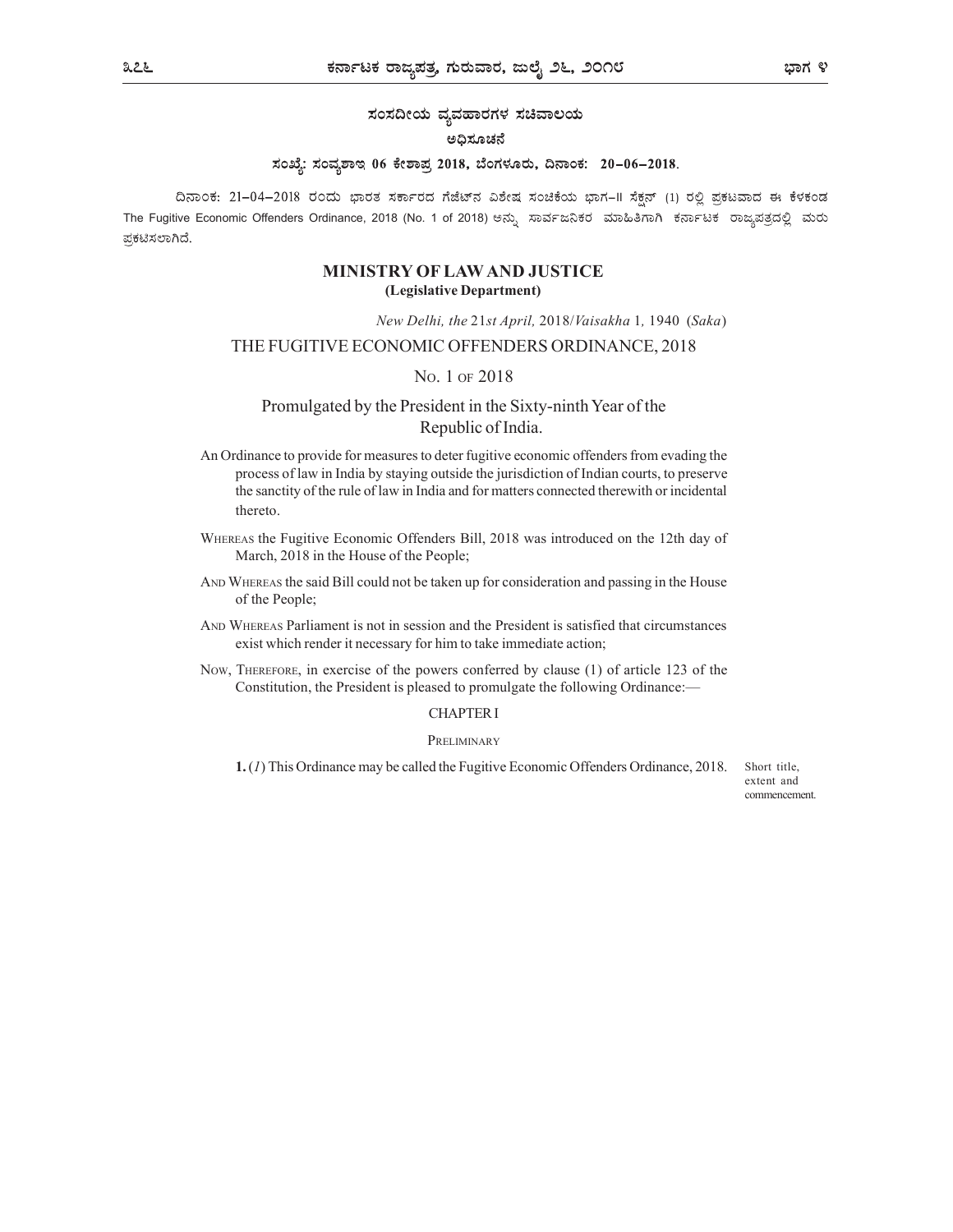Definitions.

| (2) It extends to the whole of India.                                                                                                                                                                                                                                                                                                                       |             |
|-------------------------------------------------------------------------------------------------------------------------------------------------------------------------------------------------------------------------------------------------------------------------------------------------------------------------------------------------------------|-------------|
| (3) It shall come into force at once.                                                                                                                                                                                                                                                                                                                       |             |
| 2. (1) In this Ordinance, unless the context otherwise requires,—                                                                                                                                                                                                                                                                                           |             |
| (a) "Administrator" means an Administrator appointed under sub-section $(I)$ of<br>section 15;                                                                                                                                                                                                                                                              |             |
| $(b)$ "benami property" and "benami transaction" shall have the same meanings<br>as assigned to them under clauses $(8)$ and $(9)$ respectively of section 2 of the Prohibition<br>of Benami Property Transactions Act, 1988;                                                                                                                               | 45 of 1988. |
| (c) "contracting State" means any country or place outside India in respect of<br>which arrangements have been made by the Central Government with the Government<br>of such country through a treaty or otherwise;                                                                                                                                         |             |
| (d) "Deputy Director" means the Deputy Director appointed under<br>sub-section $(I)$ of section 49 of the Prevention of Money-laundering Act, 2002;                                                                                                                                                                                                         | 15 of 2003. |
| (e) "Director" means the Director appointed under sub-section $(I)$ of section 49<br>of the Prevention of Money-laundering Act, 2002;                                                                                                                                                                                                                       | 15 of 2003. |
| $(f)$ "fugitive economic offender" means any individual against whom a warrant<br>for arrest in relation to a Scheduled Offence has been issued by any Court in India,<br>$who$ —                                                                                                                                                                           |             |
| $(i)$ has left India so as to avoid criminal prosecution; or                                                                                                                                                                                                                                                                                                |             |
| (ii) being abroad, refuses to return to India to face criminal prosecution;                                                                                                                                                                                                                                                                                 |             |
| $(g)$ "key managerial personnel" shall have the same meaning as assigned to it in<br>clause (51) of section 2 of the Companies Act, 2013;                                                                                                                                                                                                                   | 18 of 2013. |
| $(h)$ "notification" means a notification published in the Official Gazette and the<br>expression "notify" shall be construed accordingly;                                                                                                                                                                                                                  |             |
| $(i)$ "person" includes—                                                                                                                                                                                                                                                                                                                                    |             |
| $(i)$ an individual;                                                                                                                                                                                                                                                                                                                                        |             |
| (ii) a Hindu Undivided Family;                                                                                                                                                                                                                                                                                                                              |             |
| ( <i>iii</i> ) a company;                                                                                                                                                                                                                                                                                                                                   |             |
| $(iv)$ a trust;                                                                                                                                                                                                                                                                                                                                             |             |
| $(v)$ a partnership;                                                                                                                                                                                                                                                                                                                                        |             |
| $(vi)$ a limited liability partnership;                                                                                                                                                                                                                                                                                                                     |             |
| (vii) an association of persons or a body of individuals, whether<br>incorporated or not;                                                                                                                                                                                                                                                                   |             |
| (viii) every artificial juridical person not falling within any of the preceding<br>sub-clauses; and                                                                                                                                                                                                                                                        |             |
| $(ix)$ any agency, office or branch owned or controlled by any of the above<br>persons mentioned in the preceding sub-clauses;                                                                                                                                                                                                                              |             |
| $(j)$ "prescribed" means prescribed by rules made under this Act;                                                                                                                                                                                                                                                                                           |             |
| $(k)$ "proceeds of crime" means any property derived or obtained, directly or<br>indirectly, by any person as a result of criminal activity relating to a Scheduled Offence,<br>or the value of any such property, or where such property is taken or held outside the<br>country, then the property equivalent in value held within the country or abroad; |             |
| $(l)$ "Schedule" means the Schedule appended to this Act;                                                                                                                                                                                                                                                                                                   |             |
| $(m)$ "Scheduled Offence" means an offence specified in the Schedule, if the total<br>value involved in such offence or offences is one hundred crore rupees or more;                                                                                                                                                                                       |             |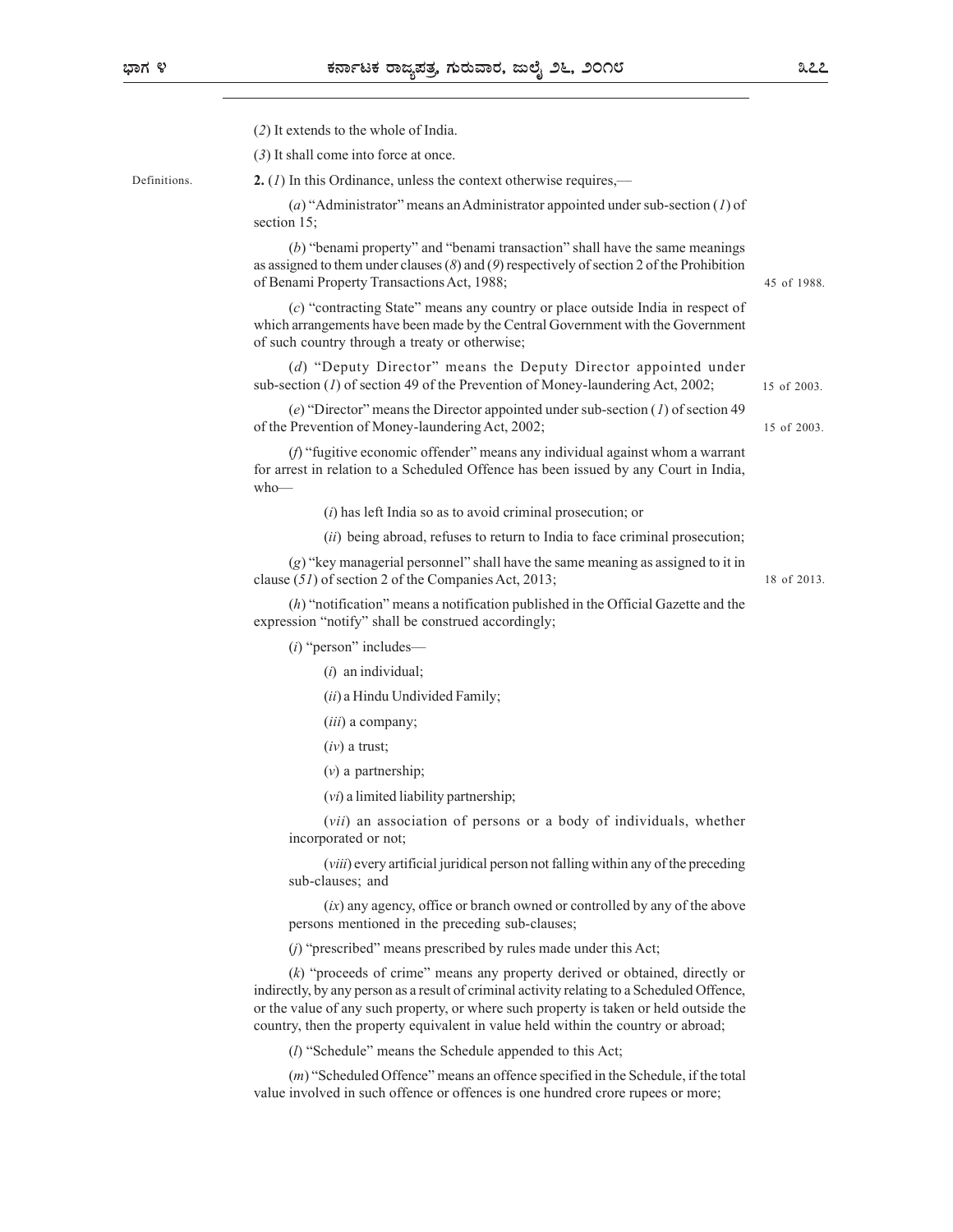(n) "Special Court" means a Court of Session designated as a Special Court under sub-section (1) of section 43 of the Prevention of Money-laundering Act, 2002. 15 of 2003.

 (2) The words and expressions used and not defined in this Ordinance but defined in the Prevention of Money-laundering Act, 2002 shall have the meanings respectively assigned to them in that Act. 15 of 2003.

> 3. The provisions of this Ordinance shall apply to any individual who is, or becomes, a fugitive economic offender on or after the date of coming into force of this Ordinance. Application of Ordinance.

#### CHAPTER II

**EXECUTE CONTROLLAR TIME SET CONDUPLE THE SET OF CONDUPLE AND CONDUPLE (***n***) "Special Court"<br>
(***n***) "Special Court" means a Court of Session designated as a Special Court<br>
ander sub-section (***i***) of section 43 of the Prev** 4. (1) Where the Director or any other officer not below the rank of Deputy Director authorised by the Director for the purposes of this section, has reason to believe (the <sup>for</sup> reasons for such belief to be recorded in writing), on the basis of material in his possession, that any individual is a fugitive economic offender, he may file an application in such form and manner as may be prescribed in the Special Court that such individual may be declared as a fugitive economic offender.

Application for declaration of fugitive economic offender and procedure therefor.

(2) The application referred to in sub-section  $(I)$  shall contain—

(a) reasons for the belief that an individual is a fugitive economic offender;

(b) any information available as to the whereabouts of the fugitive economic offender;

(c) a list of properties or the value of such properties believed to be the proceeds of crime, including any such property outside India for which confiscation is sought;

(d) a list of properties or benami property owned by the individual in India or abroad for which confiscation is sought; and

(e) a list of persons who may have an interest in any of the properties listed under clauses  $(c)$  and  $(d)$ .

(3) The Authorities appointed for the purposes of the Prevention of Money-laundering Act, 2002 shall be the Authorities for the purposes of this Ordinance. 15 of 2003.

> 5. (1) The Director or any other officer authorised by the Director, not below the rank of Deputy Director, may, with the permission of the Special Court, attach any property mentioned in the application under section 4 by an order in writing in such manner as may be prescribed.

> $(2)$  Notwithstanding anything contained in sub-section  $(1)$  or section 4 the Director or any other officer, not below the rank of Deputy Director, authorised by the Director, may, by an order in writing, at any time prior to the filing of the application under section 4, attach any property—

(a) for which there is a reason to believe that the property is proceeds of crime, or is a property owned by an individual who is a fugitive economic offender; and

(b) which is being or is likely to be dealt with in a manner which may result in the property being unavailable for confiscation:

Provided that the Director or any other officer who provisionally attaches any property under this sub-section shall, within a period of thirty days from the date of such attachment, file an application under section 4 before the Special Court.

(3) The attachment of any property under this section shall continue for a period of one hundred and eighty days from the date of order of attachment or such other period as may be extended by the Special Court before the expiry of such period.

(4) Nothing in this section shall prevent the person interested in the enjoyment of the immovable property attached under sub-section (1) from such enjoyment.

Attachment of property.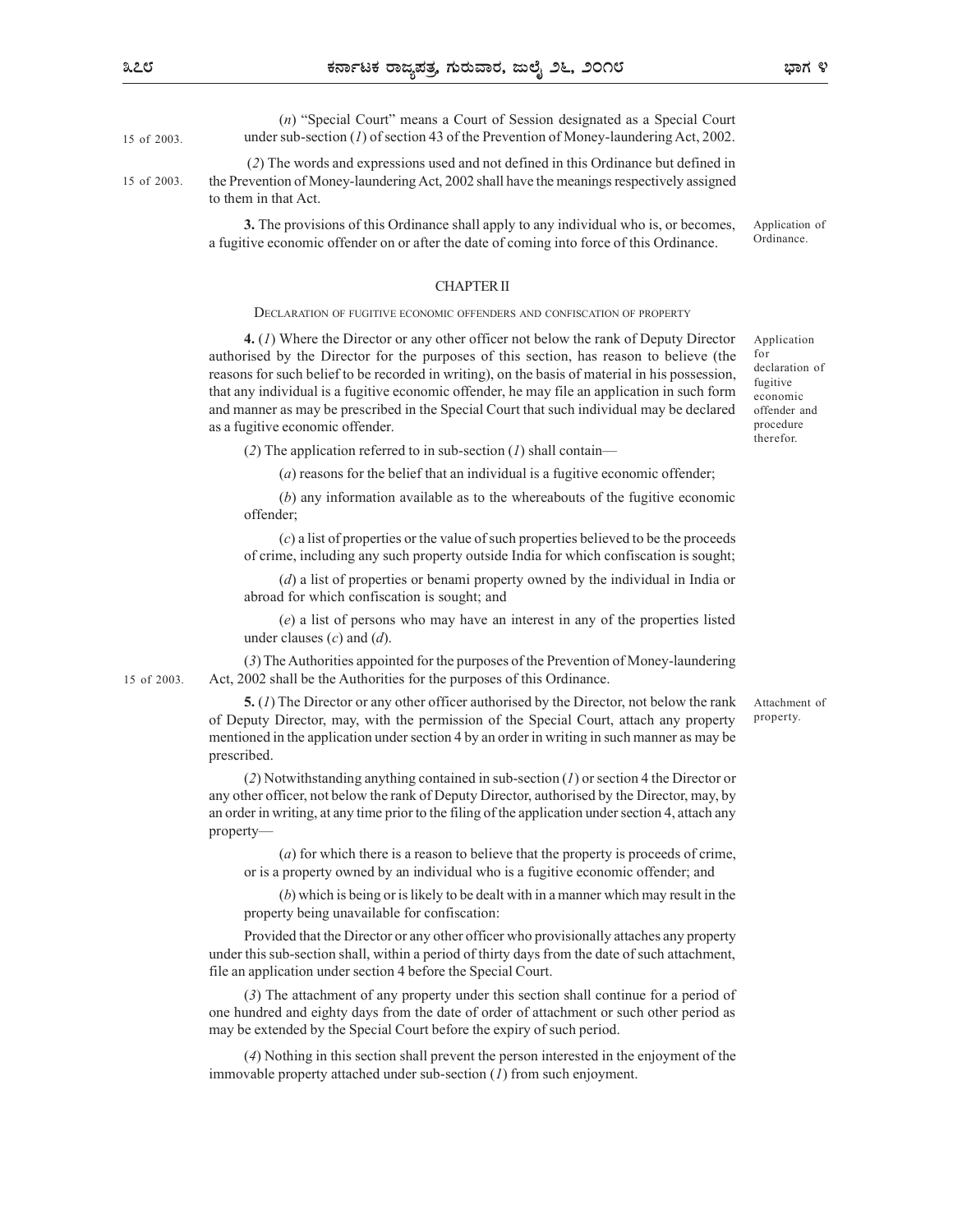Explanation.— For the purposes of this sub-section, the expression "person interested", in relation to any immovable property includes all persons claiming or entitled to claim any interest in the property.

Powers of 6. The Director or any other officer shall, for the purposes of section 4, have the same Director and powers as are vested in a civil court under the Code of Civil Procedure, 1908 while trying a 5 of 1908. other officers. suit in respect of the following matters, namely:—

(a) discovery and inspection;

(b) enforcing the attendance of any person, including any officer of a reporting entity and examining him on oath;

(c) compelling the production of records;

(*d*) receiving evidence on affidavits;

(e) issuing commissions for examination of witnesses and documents; and

(f) any other matter which may be prescribed.

Power of  $7. (1)$  Notwithstanding anything contained in any other provisions of this Ordinance, survey.<br>Where a Director or any other officer authorised by the Director, on the basis of material in his possession, has reason to believe (the reasons for such belief to be recorded in writing), that an individual may be a fugitive economic offender, he may enter any place—

 $(i)$  within the limits of the area assigned to him; or

 $(ii)$  in respect of which he is authorised for the purposes of this section, by such other authority, who is assigned the area within which such place is situated.

(2) Where the Director or any other officer authorised by him, on the basis of material in his possession, has reason to believe (the reasons for such belief to be recorded in writing) that an individual may be a fugitive economic offender and it is necessary to enter any place as mentioned in sub-section  $(I)$ , he may request any proprietor, employee or any other person who may be present at that time, to—

(a) afford him the necessary facility to inspect such records as he may require and which may be available at such place;

(b) afford him the necessary facility to check or verify the proceeds of crime or any transaction related to proceeds of crime which may be found therein; and

(c) furnish such information as he may require as to any matter which may be useful for, or relevant to any proceedings under this Ordinance.

(3) The Director, or any other officer acting under this section may—

(i) place marks of identification on the records inspected by him and make or cause to be made extracts or copies therefrom;

(ii) make an inventory of any property checked or verified by him; and

(*iii*) record the statement of any person present at the property which may be useful for, or relevant to, any proceeding under this Ordinance.

Search and  $\mathbf{8}.(1)$  Notwithstanding anything contained in any other law for the time being in force, where the Director or any other officer not below the rank of Deputy Director authorised by him for the purposes of this section, on the basis of information in his possession, has reason to believe (the reason for such belief to be recorded in writing) that any person—

 $(i)$  may be declared as a fugitive economic offender;

 $(ii)$  is in possession of any proceeds of crime;

(*iii*) is in possession of any records which may relate to proceeds of crime; or

seizure.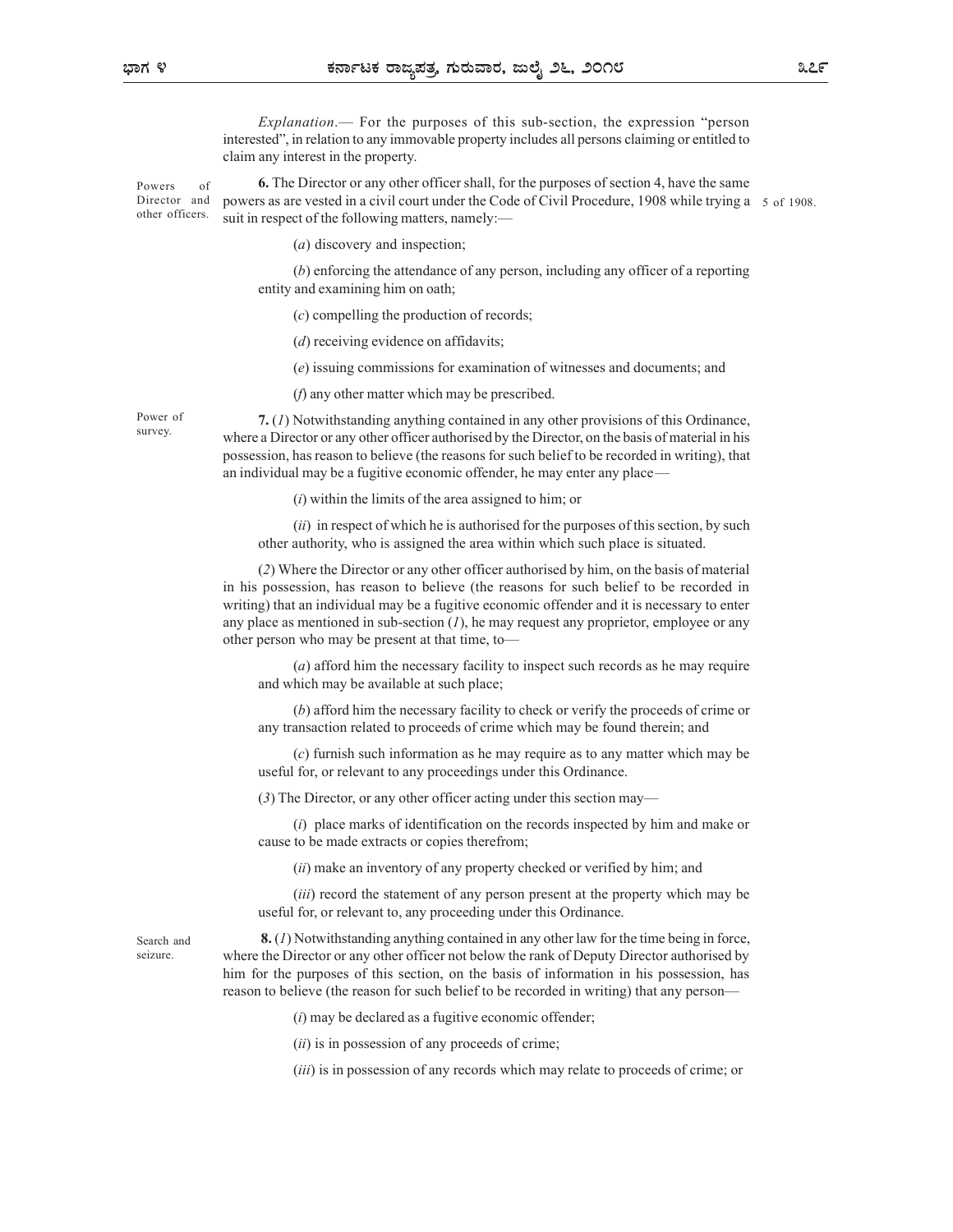$(iv)$  is in possession of any property related to proceeds of crime,

then, subject to any rules made in this behalf, he may authorise any officer subordinate to him to—

(a) enter and search any building, place, vessel, vehicle or aircraft where he has reason to suspect that such records or proceeds of crime are kept;

(b) break open the lock of any door, box, locker, safe, almirah or other receptacle for exercising the powers conferred by clause  $(a)$  where the keys thereof are not available;

(c) seize any record or property found as a result of such search;

(d) place marks of identification on such record or property, if required or make or cause to be made extracts or copies therefrom;

(e) make a note or an inventory of such record or property; and

(f) examine on oath any person, who is found to be in possession or control of any record or property, in respect of all matters relevant for the purposes of any investigation under this Ordinance.

(2) Where an authority, upon information obtained during survey under section 7, is satisfied that any evidence shall be or is likely to be concealed or tampered with, he may, for reasons to be recorded in writing, enter and search the building or place where such evidence is located and seize that evidence.

9. Notwithstanding anything contained in any other law for the time being in force–

Search of persons.

(a) if an authority, authorised in this behalf by the Central Government by general or special order, has reason to believe (the reason for such belief to be recorded in writing) that any person has secreted about his person or anything under his possession, ownership or control, any record or proceeds of crime which may be useful for or relevant to any proceedings under this Ordinance, he may search that person and seize such record or property which may be useful for or relevant to any proceedings under this Ordinance;

(b) where an authority is about to search any person, he shall, if such person so requires, take such person within twenty-four hours to the nearest Gazetted Officer, superior in rank to him, or a Magistrate:

Provided that the period of twenty-four hours shall exclude the time necessary for the journey undertaken to take such person to the nearest Gazetted Officer, superior in rank to him, or the Magistrate's Court;

 $(c)$  if the requisition under clause  $(b)$  is made, the authority shall not detain the person for more than twenty-four hours prior to taking him before the Gazetted Officer, superior in rank to him, or the Magistrate referred to in that sub-section:

Provided that the period of twenty-four hours shall exclude the time necessary for the journey from the place of detention to the office of the Gazetted Officer, superior in rank to him, or the Magistrate's Court;

(d) the Gazetted Officer or the Magistrate before whom any such person is brought shall, if he sees no reasonable ground for search, forthwith discharge such person but otherwise shall direct that search be made;

(e) before making the search under clause (a) or clause (d), the authority shall call upon two or more persons to attend and witness the search and the search shall be made in the presence of such persons;

(f) the authority shall prepare a list of record or property seized in the course of the search and obtain the signatures of the witnesses on the list;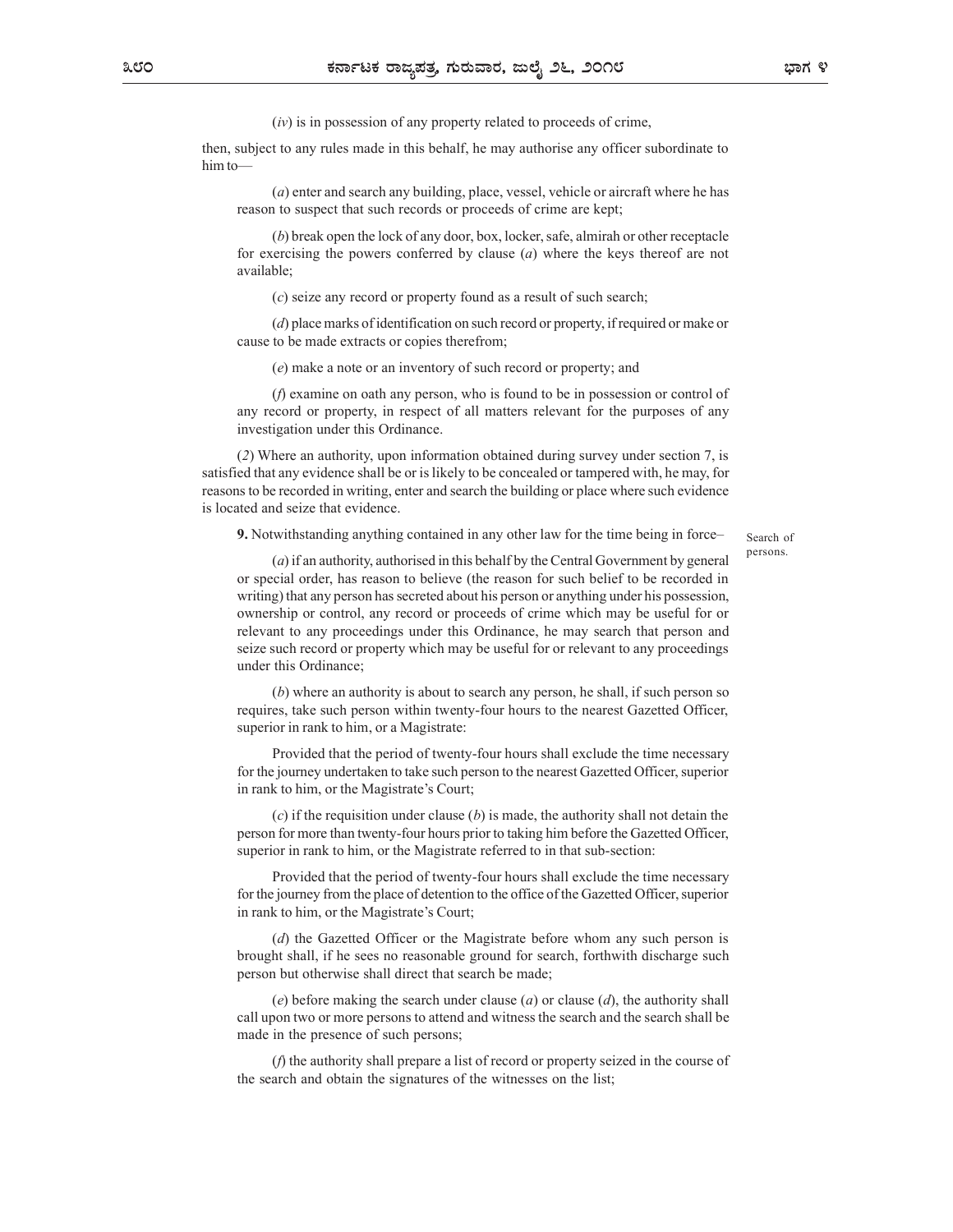(g) no female shall be searched by anyone except a female; and

(h) the authority shall record the statement of the person searched under clause (*a*) or clause (*e*) in respect of the records or proceeds of crime found or seized in the course of the search.

application.

Notice. **10.** (*I*) Where an application under section 4 has been duly filed, the Special Court shall issue a notice to an individual who is alleged to be a fugitive economic offender.

> (2) The notice referred to in sub-section  $(1)$ , shall also be issued to any other person who has any interest in the property mentioned in the application under sub-section (2) of section 4.

 $(3)$  A notice under sub-section  $(1)$  shall—

(a) require the individual to appear at a specified place and time not less than six weeks from the date of issue of such notice; and

(b) state that failure to appear on the specified place and time shall result in a declaration of the individual as a fugitive economic offender and confiscation of property under this Ordinance.

 $(4)$  A notice under sub-section  $(1)$  shall be forwarded to such authority, as the Central Government may notify, for effecting service in a contracting State.

(5) The authority referred to in sub-section (4) shall make efforts to serve the notice within a period of two weeks in such manner as may be prescribed.

 $(6)$  A notice under sub-section (1) may also be served to the individual alleged to be a fugitive economic offender by electronic means to—

(a) his electronic mail address submitted in connection with an application for allotment of Permanent Account Number under section 139A of the Income-tax Act, 1961;

43 of 1961.

(b) his electronic mail address submitted in connection with an application for enrolment under section 3 of the Aadhaar (Targeted Delivery of Financial and Other Subsidies, Benefits and Services) Act, 2016;

18 of 2016.

(c) any other electronic account as may be prescribed, belonging to the individual which is accessed by him over the internet, subject to the satisfaction of the Special (a) bis electronic memberial and peace and the individual and expected by the individual of the individual as a registered by the individual and the such and the such and the individual and the individual as a fugity expe a reasonable method for communication of the notice to the individual.

Procedure for **11.** (*I*) Where any individual to whom notice has been issued under sub-section (*I*) of section 10 appears in person at the place and time specified in the notice, the Special Court hearing may terminate the proceedings under this Ordinance.

> (2) Where any individual to whom notice has been issued under sub-section (1) of section 10 fails to appear at the place and time specified in the notice, but enters appearance through counsel, the Special Court may in its discretion give a period of one week to file a reply to the application under section 4.

> (3) Where any individual to whom notice has been issued under sub-section (1) of section 10 fails to enter appearance either in person or through counsel, and the Special Court is satisfied—

> > (a) that service of notice has been effected on such party; or

(b) that notice could not be served in spite of best efforts because such individual has evaded service of notice,

it may, after recording reasons in writing, proceed to hear the application.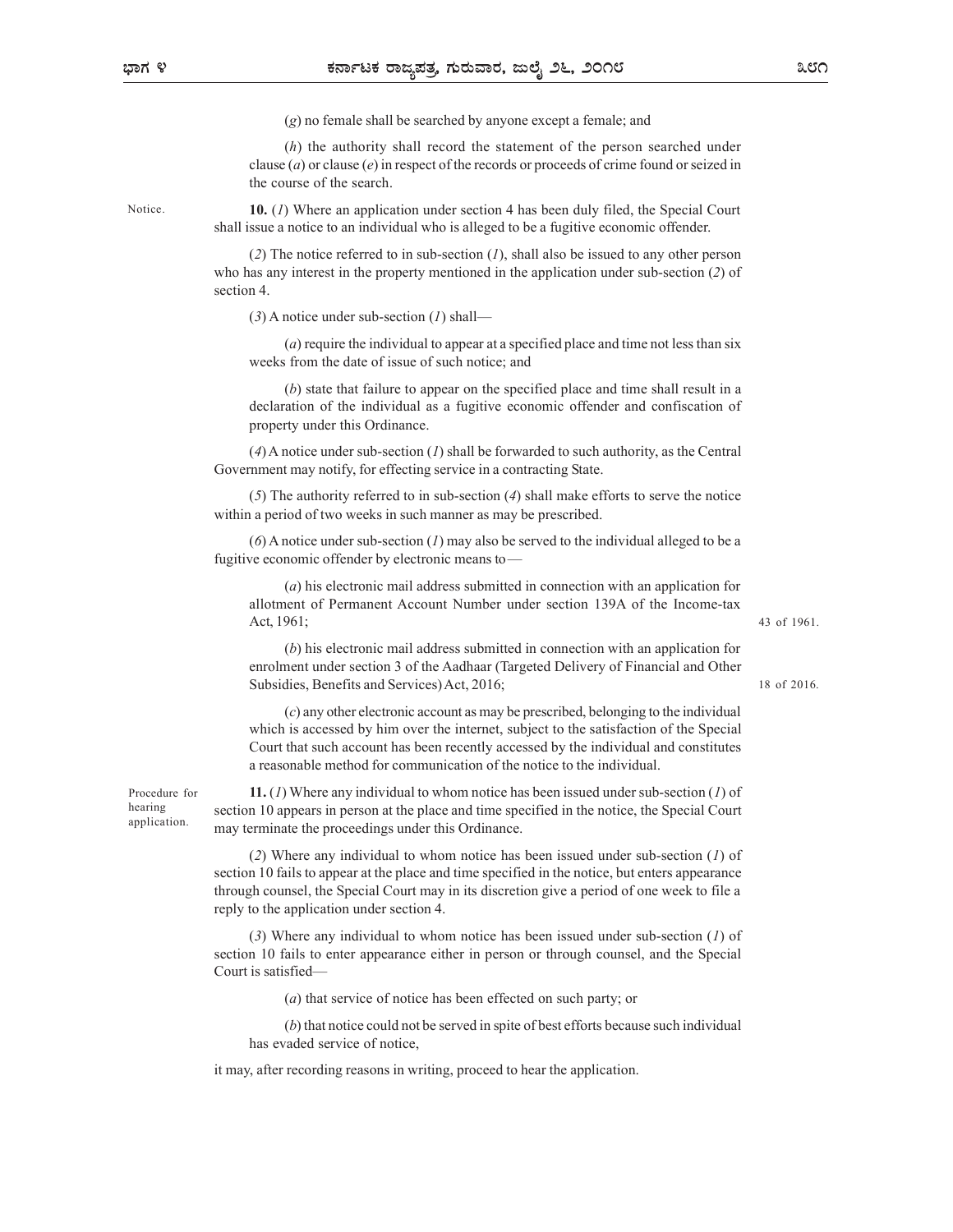(4) The Special Court may also give any person to whom notice has been issued under sub-section (2) of section 10 a period of one week to file a reply to the application under section 4.

12.  $(I)$  After hearing the application under section 4, if the Special Court is satisfied that an individual is a fugitive economic offender, it may, by an order, declare the individual as a fugitive economic offender for reasons to be recorded in writing.

Declaration of fugitive economic offender.

 $(2)$  On a declaration under sub-section  $(1)$ , the Special Court may order that any of the following properties stand confiscated to the Central Government—

(a) the proceeds of crime in India or abroad, whether or not such property is owned by the fugitive economic offender; and

(b) any other property or benami property in India or abroad, owned by the fugitive economic offender.

(3) The confiscation order of the Special Court shall, to the extent possible, identify the properties in India or abroad that constitute proceeds of crime which are to be confiscated and in case such properties cannot be identified, quantify the value of the proceeds of crime.

(4) The confiscation order of the Special Court shall separately list any other property owned by the fugitive economic offender in India which is to be confiscated.

(5) Where the Special Court has made an order for confiscation of any property under sub-section (2), and such property is in a contracting State, the Special Court may issue a letter of request to a Court or authority in the contracting State for execution of such order.

(6) Every letter of request to be transmitted to a contracting State under sub-section (5) shall be transmitted in such form and manner as the Central Government may, by notification, specify in this behalf.

(7) The Special Court may, while making the confiscation order, exempt from confiscation any property which is a proceed of crime in which any other person, other than the fugitive economic offender, has an interest if it is satisfied that such interest was acquired *bonafide* and without knowledge of the fact that the property was proceeds of crime.

(8) All the rights and title in the confiscated property shall, from the date of the confiscation order, vest in the Central Government, free from all encumbrances.

(9) Where on the conclusion of the proceedings, the Special Court finds that the individual is not a fugitive economic offender, the Special Court shall order release of property or record attached or seized under this Ordinance to the person entitled to receive it.

(10) Where an order releasing the property has been made by the Special Court under sub-section  $(9)$ , the Director or any other officer authorised by him in this behalf may withhold the release of any such property or record for a period of ninety days from the date of receipt of such order, if he is of the opinion that such property is relevant for the appeal proceedings under this Ordinance.

13.  $(1)$  Where at any time after the institution of the application under section 4, any other property is discovered or identified which constitutes proceeds of crime or is property owned by the fugitive economic offender liable to be confiscated under this Ordinance, the Director or any other officer not below the rank of Deputy Director authorised by the Director for the purposes of this section, may file a supplementary application in the Special Court seeking confiscation of such properties.

(2) The provisions of sections 4 to 12 shall, as far as may be, apply in relation to such application as they apply in relation to an application under section 4.

14. Notwithstanding anything contained in any other law for the time being in force,—

(a) on a declaration of an individual as a fugitive economic offender, any Court or tribunal in India, in any civil proceeding before it, may, disallow such individual from putting forward or defending any civil claim; and

Supplementary Application.

Power to disallow civil claims.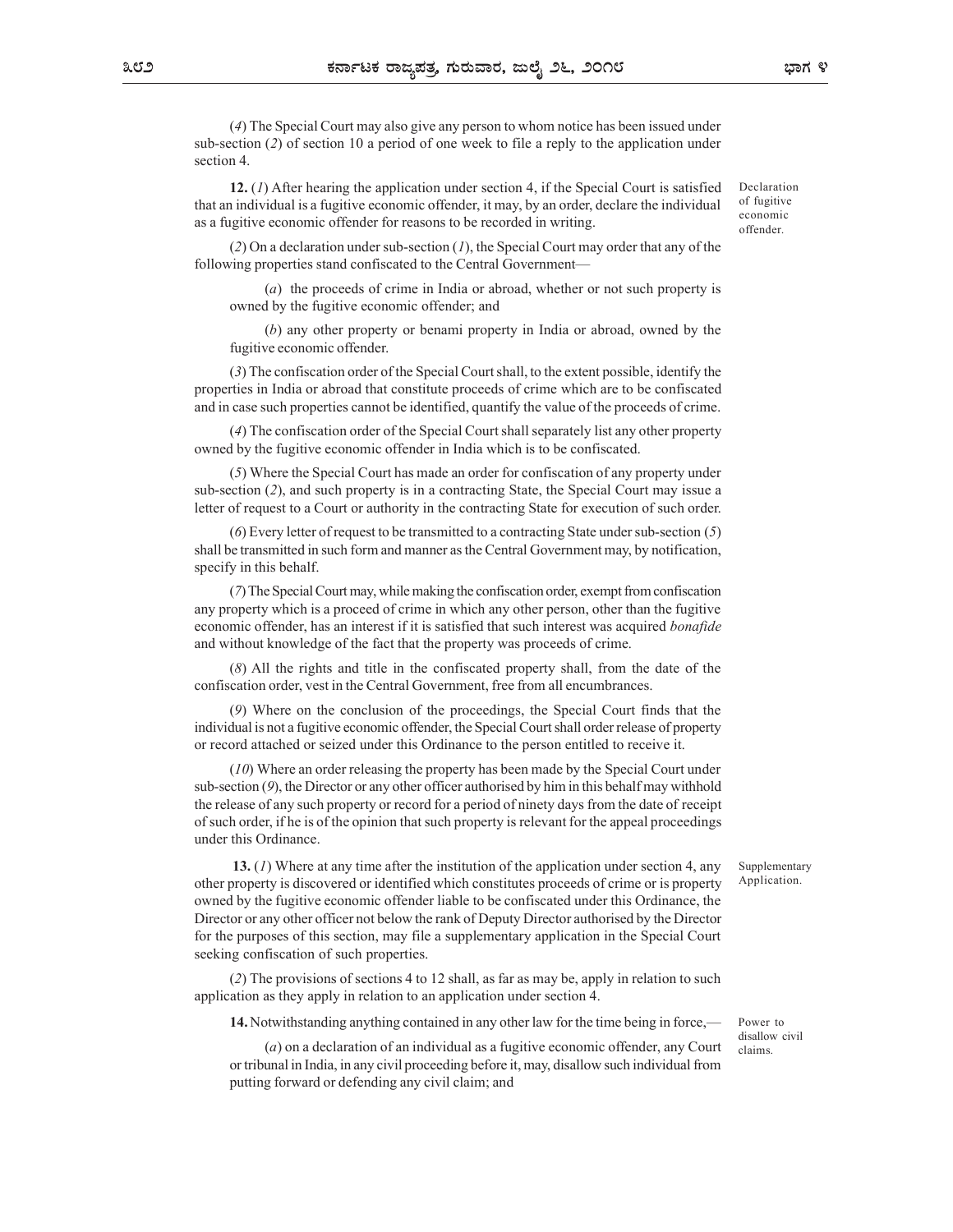(b) any Court or tribunal in India in any civil proceeding before it, may, disallow any company or limited liability partnership from putting forward or defending any civil claim, if an individual filing the claim on behalf of the company or the limited liability partnership, or any promoter or key managerial personnel or majority shareholder of the company or an individual having a controlling interest in the limited liability partnership has been declared as a fugitive economic offender. **Explores of the purposes of this section.** And  $\theta$  and  $\theta$  and  $\theta$  and  $\theta$  and  $\theta$  and  $\theta$  and  $\theta$  and  $\theta$  and  $\theta$  and  $\theta$  and  $\theta$  and  $\theta$  is minitial limits of the purpose of the company or the limit of the

(a) "company" means anybody corporate and includes a firm, or other association of persons; and

(b) "limited liability partnership" shall have the same meaning as assigned to it in clause (*n*) of sub-section (*I*) of section 2 of the Limited Liability Partnership Act, 2008.

Management **15.** (*I*) The Central Government may, by order published in the Official Gazette, appoint as many of its officers (not below the rank of a Joint Secretary to the Government of India) as of properties onfiscated it thinks fit, to perform the functions of an Administrator.

> (2) The Administrator appointed under sub-section  $(1)$  shall receive and manage the property in relation to which an order has been made under sub-section (2) of section 12 in such manner and subject to such conditions as may be prescribed.

> (3) The Administrator shall also take such measures, as the Central Government may direct, to dispose of the property which is vested in the Central Government under section 12:

> Provided that the Central Government or the Administrator shall not dispose of any property for a period of ninety days from the date of the order under sub-section (2) of section 12.

## CHAPTER III

## **MISCELLANEOUS**

Rules of  $\qquad 16. (I)$  The burden of proof for establishing—

(a) that an individual is a fugitive economic offender; or

(b) that a property is the proceeds of crime or any other property in which the individual alleged to be a fugitive economic offender has an interest,

shall be on the Director or the person authorised by the Director to file the application under section 4.

(2) Notwithstanding anything contained in any other law for the time being in force, where any person referred to in sub-section (2) of section 10 claims that any interest in any property was acquired *bonafide* and without knowledge of the fact that, such property constitutes proceeds of crime, the burden of proving such fact shall lie upon him.

(3) The standard of proof applicable to the determination of facts by the Special Court under this Ordinance shall be preponderance of probabilities.

Appeal. **17.** (*I*) An appeal shall lie from any judgment or order, not being an interlocutory order, of a Special Court to the High Court both on facts and on law.

> (2) Every appeal under this section shall be preferred within a period of thirty days from the date of the judgment or order appealed from:

> Provided that the High Court may entertain an appeal after the expiry of the said period of thirty days, if it is satisfied that the appellant had sufficient cause for not preferring the appeal within the period of thirty days:

> Provided further that no appeal shall be entertained after the expiry of the period of ninety days.

evidence

Ordinance.

under this  $\frac{1}{2}$  is the thinks in, to perform the

6 of 2009.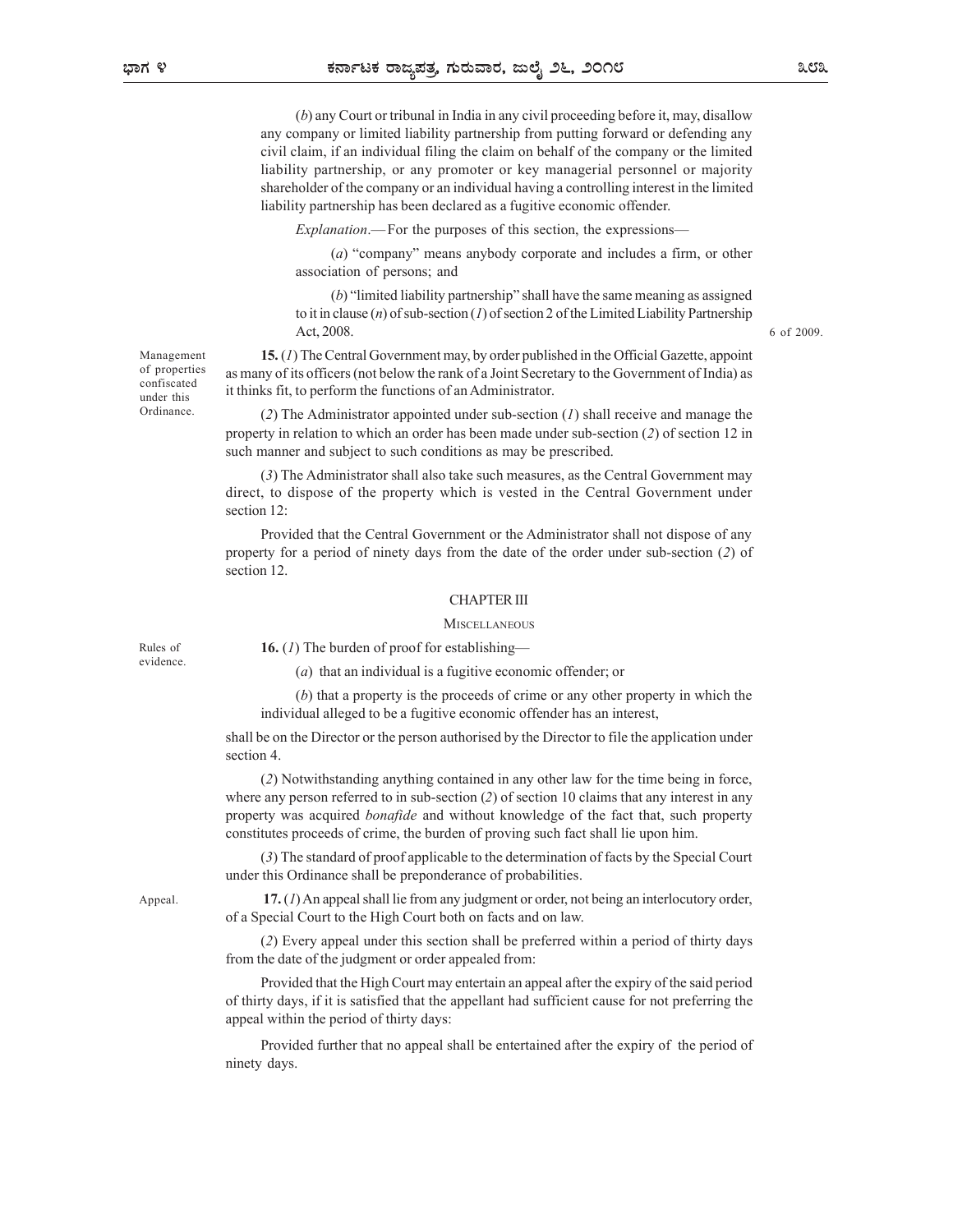18. No civil court shall have jurisdiction to entertain any suit or proceeding in respect of any matter which the Special Court is empowered by or under this Ordinance to determine and no injunction shall be granted by any court or other authority in respect of any action taken or to be taken in pursuance of any power conferred by or under this Ordinance. **EXECUTE OF THE SPECT COURTER CONDUCTER** (See the Special Court of the Special Court shall have jurisdiction to entertain any suit or proceeding in respect Bar of the Special Court is empowered by or under this Ordinance jurisdiction.

19. No suit, prosecution or other legal proceeding shall lie against the Central other officer authorised by the Director for anything which is in good faith done or intended to be done under this Ordinance or any rule made thereunder.

20. (1) The Central Government may, having regard to the objects of this Ordinance, and if it considers necessary or expedient so to do, by notification add to, or as the case may be, omit from the First Schedule any offences specified therein.

 (2) Every such notification shall, as soon as after it is issued, be laid before each House of Parliament.

21. The provisions of this Ordinance shall have effect, notwithstanding anything inconsistent therewith contained in any other law for the time being in force.

22. The provisions of this Ordinance shall be in addition to and not in derogation of any other law for the time being in force.

23. (1) The Central Government may, by notification in the Official Gazette, make rules for carrying out the provisions of this Ordinance.

(2) In particular, and without prejudice to generality of the foregoing power, such rules may provide for all or any of the following matters, namely:—

(a) the form and manner of filing application under sub-section  $(I)$  of section 4;

(b) the manner of attachment of property under sub-section  $(1)$  of section 5;

(c) other matters under clause (f) of section 6;

(d) the procedure for conducting search and seizure under section 8;

(e) the manner in which the notice shall be served under sub-section (5) of section 10;

(f) any other electronic account under clause (c) of sub-section (6) of section 10;

(g) the manner and conditions subject to which the Administrator shall receive and manage the property confiscated under sub-section (2) of section 15; and

(h) any other matter which is required to be, or may be, prescribed or in respect of which provision is to be made by rules.

24. Every rule made under this Ordinance shall be laid, as soon as may be after it is made, before each House of Parliament, while it is in session, for a total period of thirty days which may be comprised in one session or in two or more successive sessions, and if, before the expiry of the session immediately following the session or the successive sessions aforesaid, both Houses agree in making any modification in the rule or both Houses agree that the rule should not be made, the rule shall thereafter have effect only in such modified form or be of no effect, as the case may be; so, however, that any such modification or annulment shall be without prejudice to the validity of anything previously done under that rule.

25. (1) If any difficulty arises in giving effect to the provisions of this Ordinance, the Central Government may, by order, published in the Official Gazette, make such provisions not inconsistent with the provisions of this Ordinance as may appear to be necessary for removing the difficulty:

(2) Every order made under this section shall be laid, as soon as may be after it is made, before each House of Parliament.

Power to remove difficulties

Laying of rules before Parliament.

Bar of

Protection of action taken in good faith.

Power of Central Government to amend Schedule.

Overriding effect.

Application of other laws not barred. Power to make rules.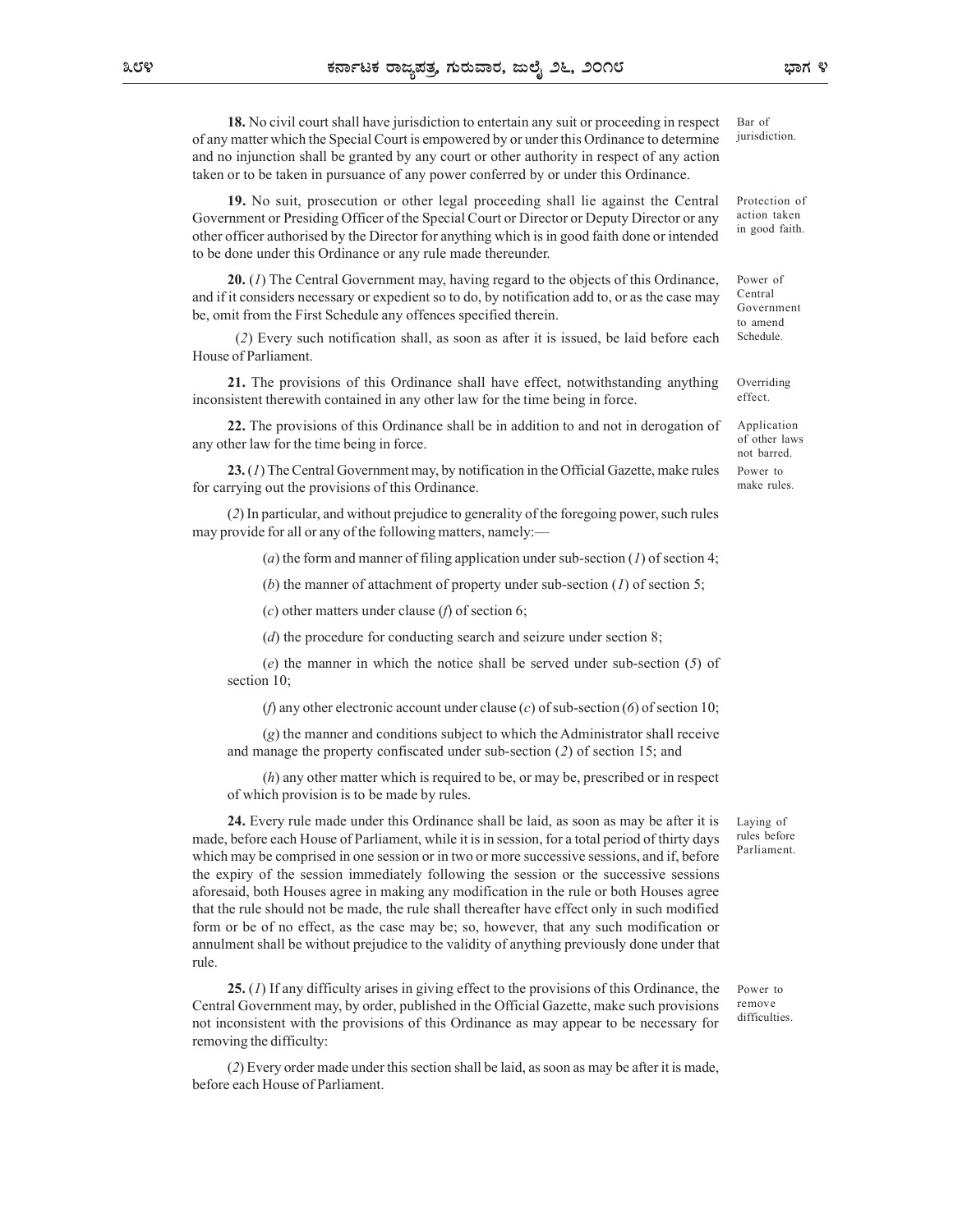# THE SCHEDULE

| THE SCHEDULE                                      |                                                                                                                                                             |  |
|---------------------------------------------------|-------------------------------------------------------------------------------------------------------------------------------------------------------------|--|
|                                                   | [See section 2( <i>l</i> ) and $(m)$ ]                                                                                                                      |  |
| <b>Section</b>                                    | <b>Description of offence</b>                                                                                                                               |  |
|                                                   | I. Offences under the Indian Penal Code (45 of 1860)                                                                                                        |  |
| 120B read with<br>any offence in<br>this Schedule | Punishment of criminal conspiracy.                                                                                                                          |  |
| 255                                               | Counterfeiting Government stamp.                                                                                                                            |  |
| 257                                               | Making or selling instrument for counterfeiting Government stamp.                                                                                           |  |
| 258                                               | Sale of counterfeit Government stamp.                                                                                                                       |  |
| 259                                               | Having possession of counterfeit Government stamp.                                                                                                          |  |
| 260                                               | Using as genuine a Government stamp known to be counterfeit.                                                                                                |  |
| 417                                               | Punishment for cheating.                                                                                                                                    |  |
| 418                                               | Cheating with knowledge that wrongful loss may ensue to person whose<br>interest offender is bound to protect.                                              |  |
| 420                                               | Cheating and dishonestly inducing delivery of property.                                                                                                     |  |
| 421                                               | Dishonest or fraudulent removal or concealment of property to prevent<br>distribution among creditors.                                                      |  |
| 422                                               | Dishonestly or fraudulently preventing debt being available for creditors.                                                                                  |  |
| 423                                               | Dishonest or fraudulent execution of deed of transfer containing false<br>statement of consideration.                                                       |  |
| 424                                               | Dishonest or fraudulent removal or concealment of property.                                                                                                 |  |
| 467                                               | Forgery of valuable security, will, etc.                                                                                                                    |  |
| 471                                               | Using as genuine a forged [document or electronic record].                                                                                                  |  |
| 472                                               | Making or possessing counterfeit seal, etc., with intent to commit forgery<br>punishable under section 467.                                                 |  |
| 473                                               | Making or possessing counterfeit seal, etc., intent to commit forgery<br>punishable otherwise.                                                              |  |
| 475                                               | Counterfeiting device or mark used for authenticating documents described<br>in section 467, or possessing counterfeit marked material.                     |  |
| 476                                               | Counterfeiting device or mark used for authenticating documents other<br>than those described in section 467, or possessing counterfeit marked<br>material. |  |
| 481                                               | Using a false property mark.                                                                                                                                |  |
| 482                                               | Punishment for using a false property mark.                                                                                                                 |  |
| 483                                               | Counterfeiting a property mark used by another.                                                                                                             |  |
| 484                                               | Counterfeiting a mark used by a public servant.                                                                                                             |  |
| 485                                               | Making or possession of any instrument for counterfeiting a property<br>mark.                                                                               |  |
| 486                                               | Selling goods marked with a counterfeit property mark.                                                                                                      |  |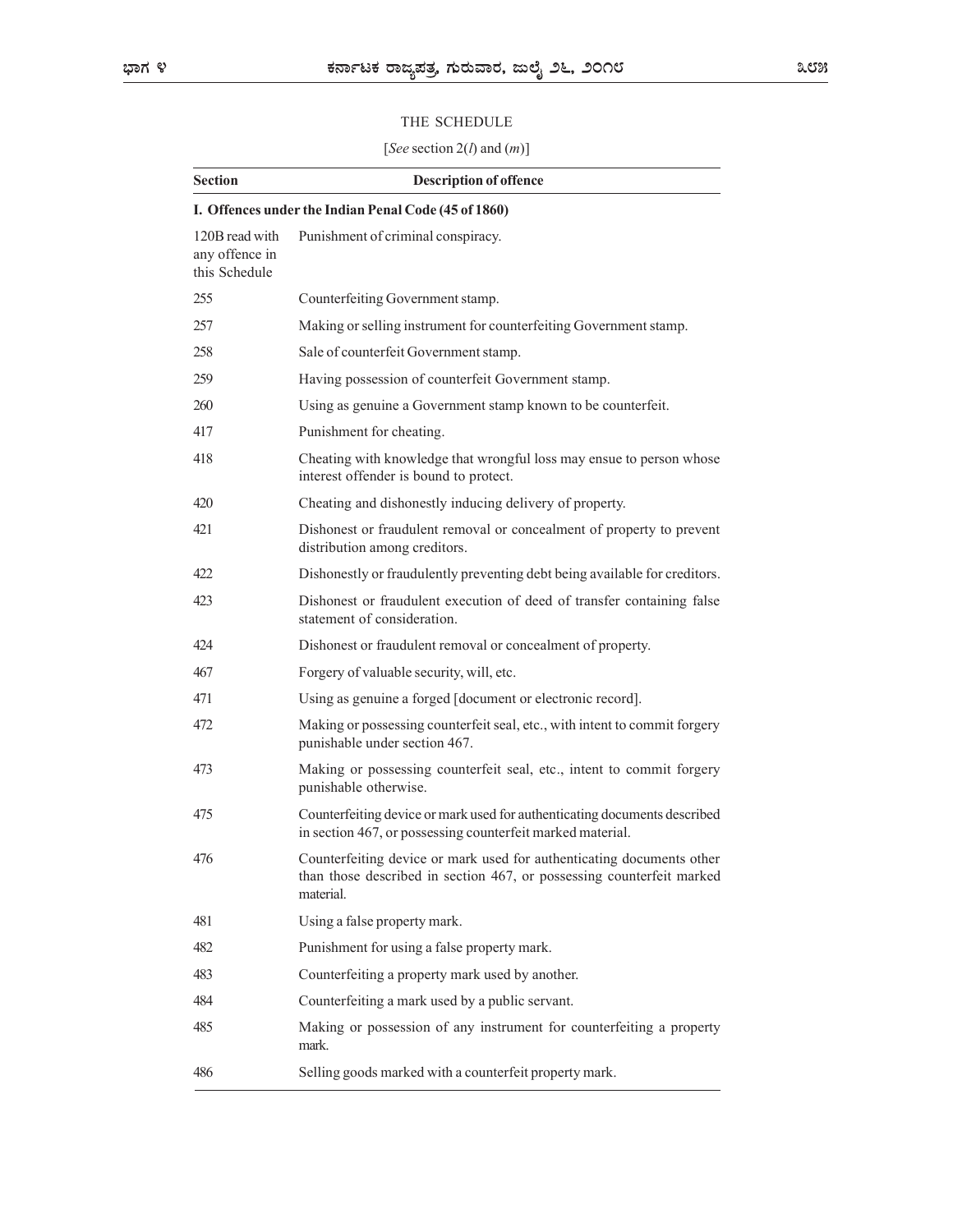|                                    | ಕರ್ನಾಟಕ ರಾಜ್ಯಪತ್ರ, ಗುರುವಾರ, ಜುಲೈ ೨೬, ೨೦೧೮                                                                                                                            | ಭಾಗ ೪ |
|------------------------------------|----------------------------------------------------------------------------------------------------------------------------------------------------------------------|-------|
| <b>Section</b>                     | <b>Description of offence</b>                                                                                                                                        |       |
| 487                                | Making a false mark upon any receptacle containing goods.                                                                                                            |       |
| 488                                | Punishment for making use of any such false mark.                                                                                                                    |       |
| 489A                               | Counterfeiting currency notes or bank notes.                                                                                                                         |       |
| 489B                               | Using as genuine, forged or counterfeit currency notes or bank notes.                                                                                                |       |
| П.                                 | Offence under the Negotiable Instruments Act, 1881 (26 of 1881)                                                                                                      |       |
| 138                                | Dishonour of cheque for insufficiency, etc., of funds in the account.                                                                                                |       |
| Ш.                                 | Offence under the Reserve Bank of India Act, 1934 (2 of 1934)                                                                                                        |       |
| 58 <sub>B</sub>                    | Penalties.                                                                                                                                                           |       |
| IV.                                | Offences under the Central Excise Act, 1944 (1 of 1944)                                                                                                              |       |
| Section 9                          | Offences and Penalties.                                                                                                                                              |       |
|                                    | V. Offences under the Customs Act, 1962 (52 of 1962)                                                                                                                 |       |
| 135                                | Evasion of duty or prohibitions.                                                                                                                                     |       |
| VI.<br>(45 of 1988)                | Offences under the Prohibition of Benami Property Transactions Act, 1988                                                                                             |       |
| 3                                  | Prohibition of benami transactions.                                                                                                                                  |       |
| VII.                               | Offences under the Prevention of Corruption Act, 1988 (49 of 1988)                                                                                                   |       |
| 7                                  | Public servant taking gratification other than legal remuneration in<br>respect of an official act.                                                                  |       |
| 8                                  | Taking gratification in order, by corrupt or illegal means, to influence<br>public servant.                                                                          |       |
| 9                                  | Taking gratification for exercise of personal influence with public<br>servant.                                                                                      |       |
| 10                                 | Punishment for abetment by public servant of offences defined in<br>section 8 or section 9 of the Prevention of Corruption Act, 1988.                                |       |
| 13                                 | Criminal misconduct by a public servant.                                                                                                                             |       |
| $(15$ of 1992)                     | VIII. Offences under the Securities and Exchange Board of India Act, 1992                                                                                            |       |
| 12A read with<br>section 24        | Prohibition of manipulative and deceptive devices, insider trading and<br>substantial acquisition of securities or control.                                          |       |
| 24                                 | Offences for contravention of the provisions of the Act.                                                                                                             |       |
|                                    | IX. Offences under the Prevention of Money Laundering Act, 2002 (15 of 2003)                                                                                         |       |
| 3                                  | Offence of money-laundering.                                                                                                                                         |       |
| 4                                  | Punishment for money-laundering.                                                                                                                                     |       |
| Х.                                 | Offences under the Limited Liability Partnership Act, 2008 (6 of 2009)                                                                                               |       |
| Sub-section $(2)$<br>of section 30 | Carrying on business with intent or purpose to defraud creditors of the<br>Limited Liability Partnership or any other person or for any other fraudulent<br>purpose. |       |